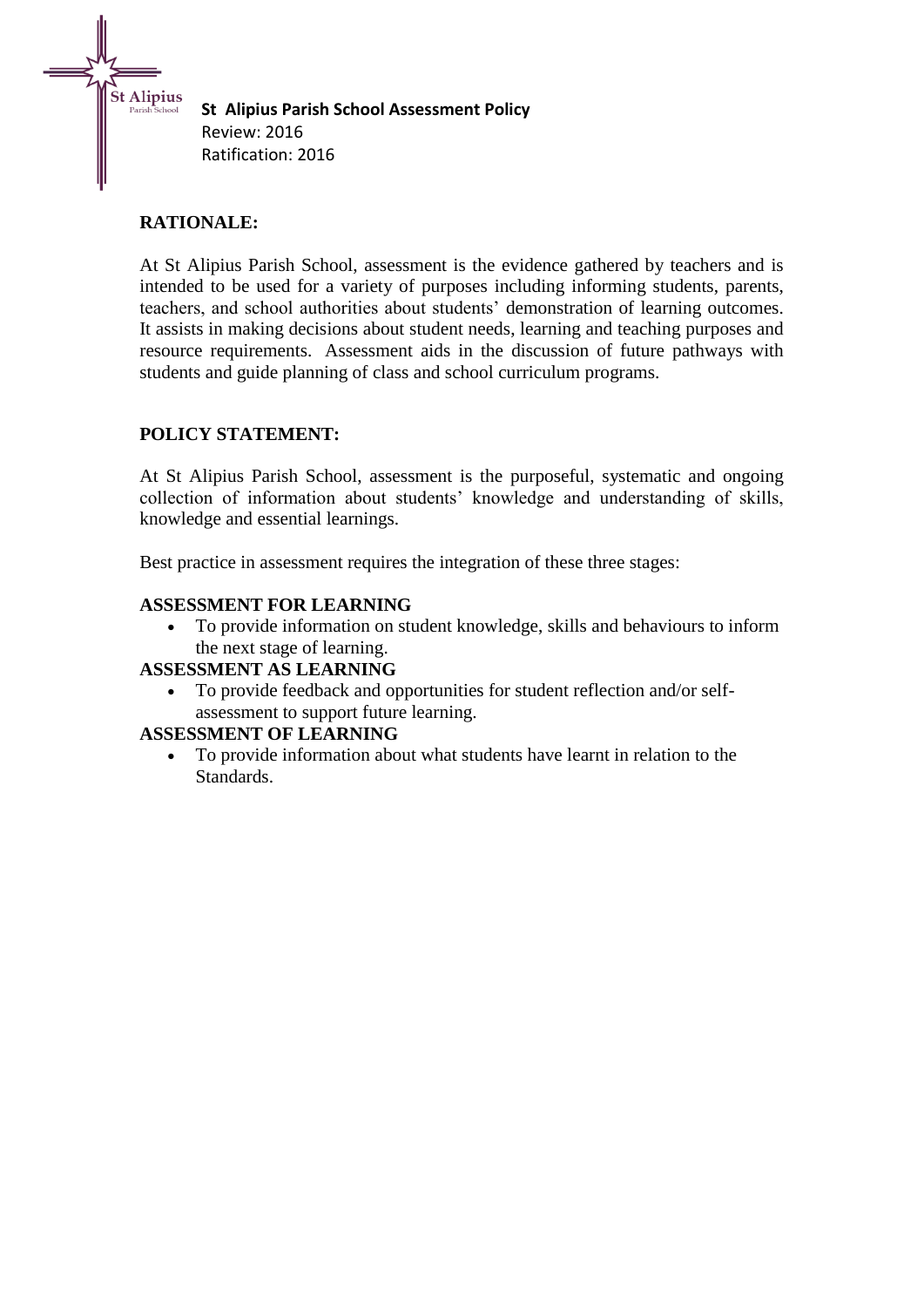# **POLICY GUIDELINES GUIDELINE INDICATORS**

| Teachers will adhere to the St<br>Alipius Assessment schedule<br>for<br>standardised testing<br>Teachers will keep records of<br>formal assessment on a shared data<br>portal<br>Teachers will<br>prepare pre-tests<br>before teaching a series of lessons and<br>post-tests in order to show growth over<br>time.                                                |
|-------------------------------------------------------------------------------------------------------------------------------------------------------------------------------------------------------------------------------------------------------------------------------------------------------------------------------------------------------------------|
| Teaching teams<br>will<br>plan<br>assessment tasks as<br>part of the<br>planning of a unit of work<br>Families will receive a written<br>report twice yearly<br>Teaching teams will moderate<br>assessment samples regularly to ensure<br>validity and accuracy of results.<br>We will adhere to CEO Assessment<br>requirements and National Testing<br>schedules |
|                                                                                                                                                                                                                                                                                                                                                                   |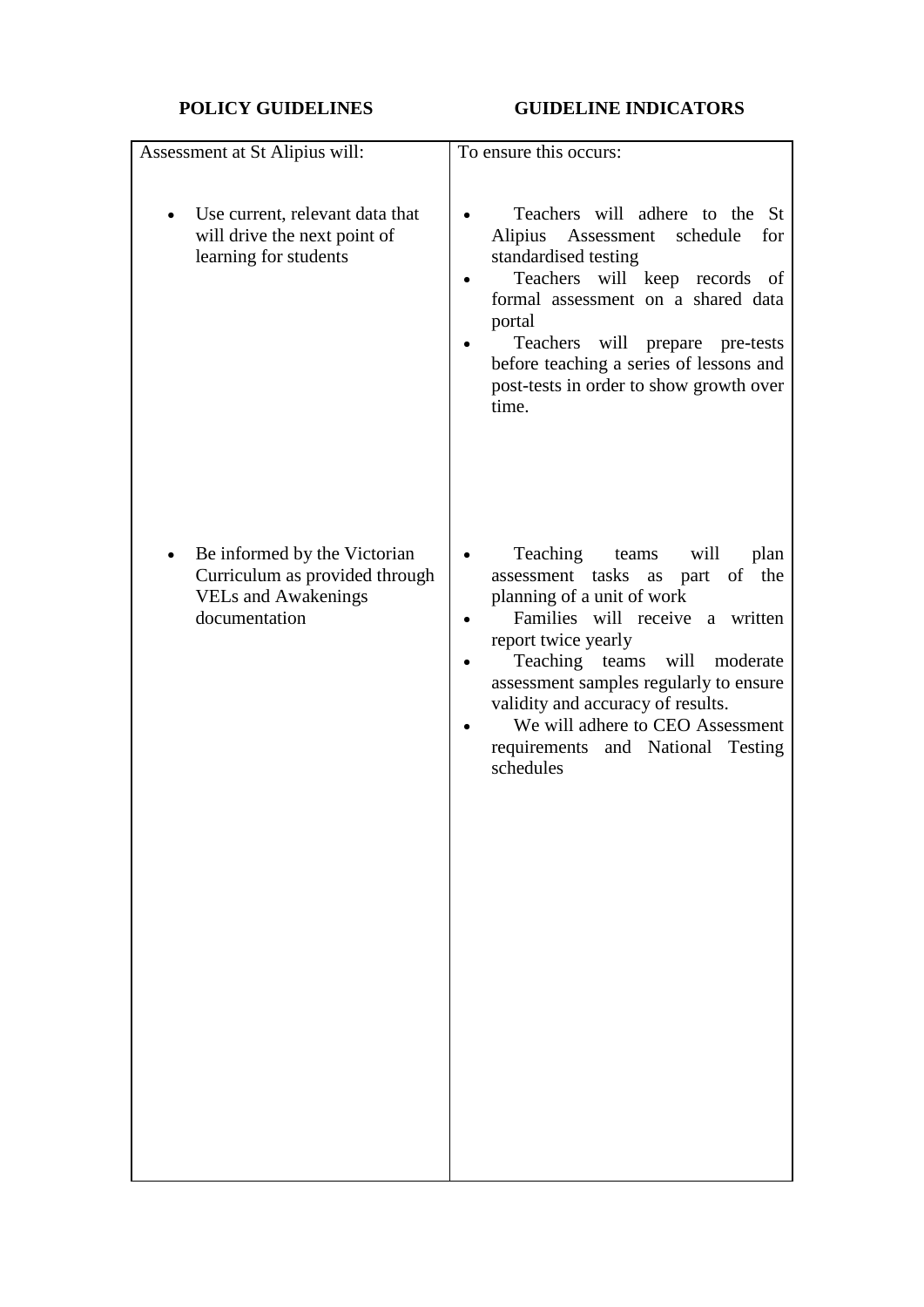| Acknowledge and encourage<br>positive support between home<br>and school. | Assessment will be appropriate to,<br>and sensitive of, the needs of the<br>student including cultural background,<br>disability, geographical location and<br>gender<br>Teachers will use evidence from<br>assessment tasks to inform reporting to<br>parents and students<br>Families will be invited to attend a<br>Learning Conference twice yearly to<br>celebrate achievements and set future<br>goals<br>Families of<br>students<br>with<br>an<br>alternative learning programme will be<br>invited to attend a Student Support<br>Group (SSGs) each term<br>Families of students, and the wider<br>community, will be invited to Learning<br>Expos at least once per term. |
|---------------------------------------------------------------------------|------------------------------------------------------------------------------------------------------------------------------------------------------------------------------------------------------------------------------------------------------------------------------------------------------------------------------------------------------------------------------------------------------------------------------------------------------------------------------------------------------------------------------------------------------------------------------------------------------------------------------------------------------------------------------------|
| Focus on specific skill<br>development                                    | Relevant intervention programmes<br>will be implemented where appropriate<br>Teachers will formally write termly<br>Individualised Learning Programmes<br>(ILPs) for students requiring adjusted<br>programmes<br>Teachers will plan programmes that<br>cater for the individual needs of<br>students<br>Teachers will be explicit in the use<br>of Learning Intentions,<br><b>Success</b><br>Criteria, Rubrics, self and<br>peer<br>assessment tools<br>Teachers will encourage the use of<br>key strategy<br>feedback<br>for<br>as<br>improvement.                                                                                                                               |

# **REFLECTIVE MATERIALS**:

- School Vision and Mission Statements
- School Teaching for Learning Policy
- Victorian Curriculum
- Australian Institute for Teaching and School Leadership (AiTSL)
- Awakenings Core Document (pp.131-139)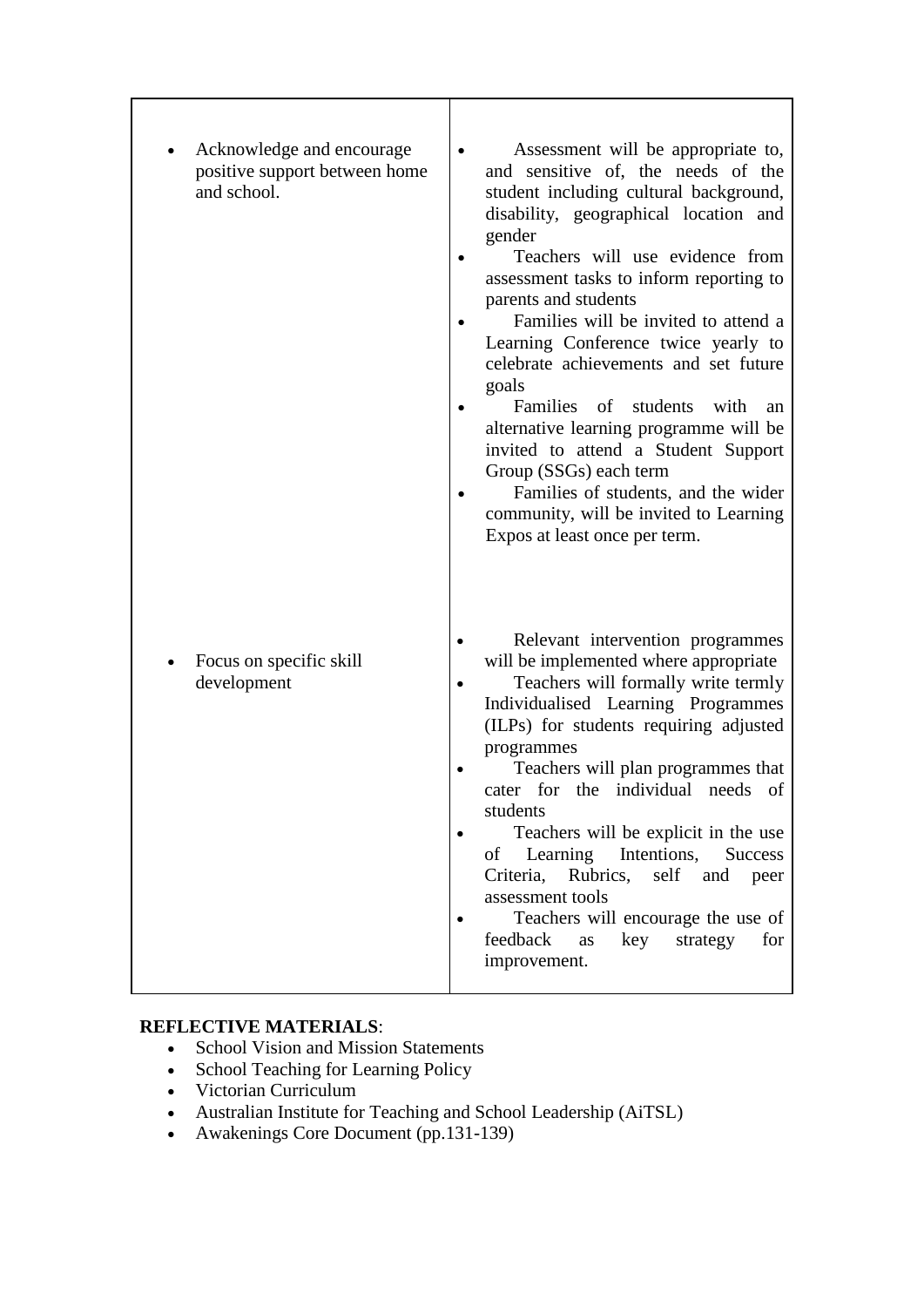#### **APPENDIX ONE**

#### **Assessment Principles**

Substantial research exists on the characteristics of good practice for assessing student learning. This research is summarised in the following set of principles to guide schools in planning to implement the Victorian Essential Learning Standards as a whole.

- 1.**The primary purpose of assessment is to improve student performance** Good assessment is based on a vision of the kinds of learning we most value for students and how they might best achieve these. It sets out to measure what matters most.
- 2.**Assessment should be based on an understanding of how students learn** Assessment is most effective when it reflects the fact that learning is a complex process that is multi-dimensional, integrated and revealed in student performance over time.
- 3.**Assessment should be an integral component of course design and not something** to add afterwards The teaching and learning elements of each program should be designed in full knowledge of the sorts of assessment students will undertake, and vice versa, so that students can demonstrate what they have learned and see the results of their efforts.
- 4.**Good assessment provides useful information to report credibly to parents** on student achievement A variety of assessment methods fit for purpose provides teachers with evidence of what students know and can do, and their particular strengths and weaknesses. Teachers then can report to parents on how far their child has progressed during the year, where they are compared to the relevant standards, and what the student, the parent and the teacher need do to improve the student's performance.
- 5.**Good assessment requires clarity of purpose, goals, standards and criteria** Assessment works best when it is based on clear statements of purpose and goals for the course, the standards which students are expected to achieve, and the criteria against which we measure success. Assessment criteria in particular need to be understandable and explicit so students know what is expected of them from each assessment they encounter. Staff, students, parents and the community should all be able to see why assessment is being used, and the reasons for choosing each individual form of assessment in its particular context.
- 6.**Good assessment requires a variety of measures** It is generally the case that a single assessment instrument will not tell us all we need to know about student achievement and how it can be improved. We therefore need to be familiar with a variety of assessment tools so we can match them closely to the type of information we seek.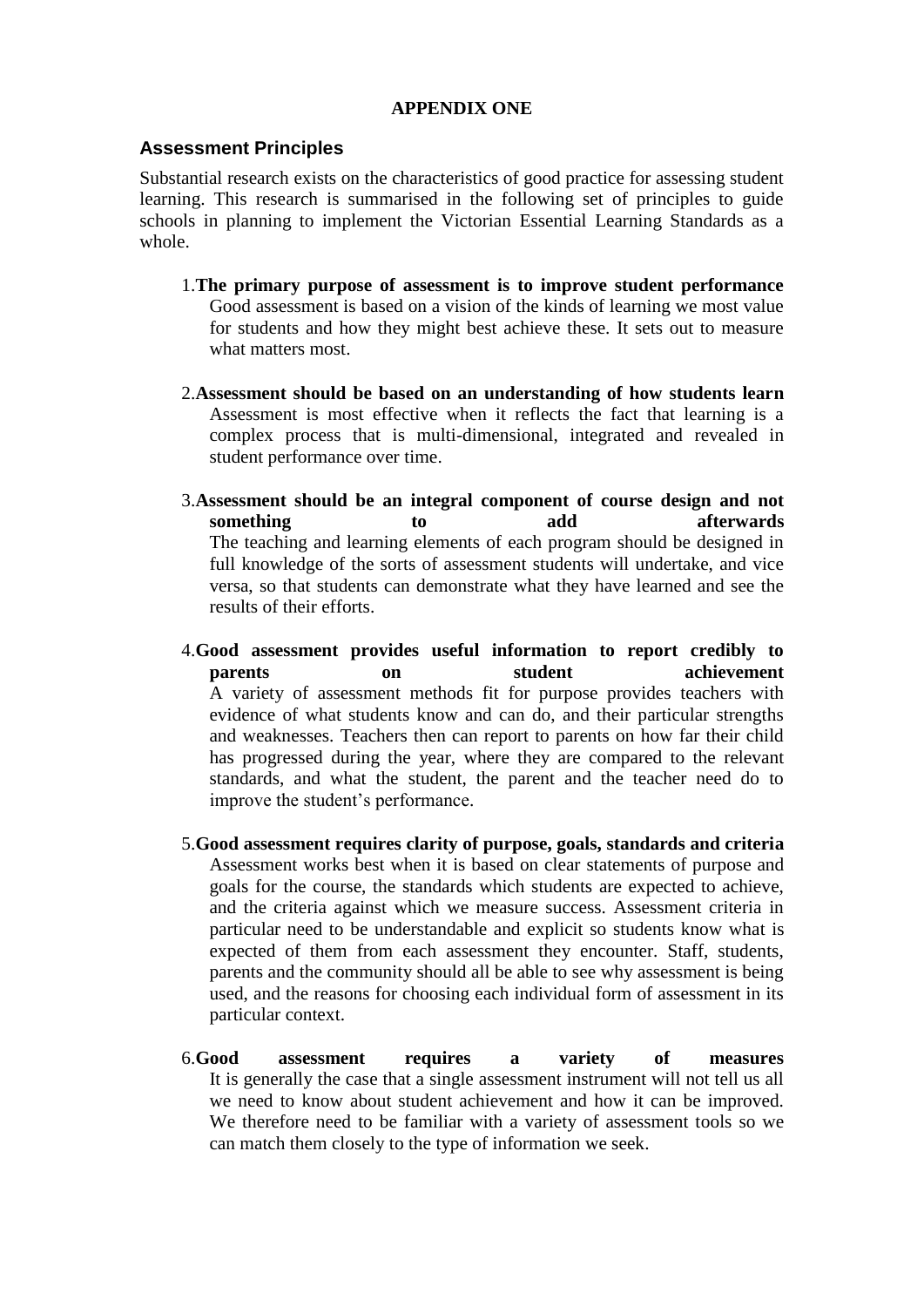- 7.**Assessment methods used should be valid, reliable and consistent** Assessment instruments and processes should be chosen which directly measure what they are intended to measure. They should include the possibility of moderation between teachers where practical and appropriate to enhance objectivity and contribute to shared understanding of the judgments that are made.
- 8.**Assessment requires attention to outcomes and processes** Information about the outcomes students have achieved is very important to know where each student ends up, but so too is knowing about their experiences along the way and, in particular, the kind of effort that led to these outcomes.
- 9.**Assessment works best when it is ongoing rather than episodic** Student learning is best fostered when assessment involves a linked series of activities undertaken over time, so that progress is monitored towards the intended course goals and the achievement of relevant standards.
- 10. **Assessment for improved performance involves feedback and reflection** All assessment methods should allow students to receive feedback on their learning and performance so assessment serves as a developmental activity aimed at improving student learning. Assessment should also provide students and staff with opportunities to reflect on both their practice and their learning overall.

When assessment is addressed in terms of the principles outlined above it not only becomes a key part of the planning process for improved student learning, but a powerful source of personal and institutional professional development and learning as well.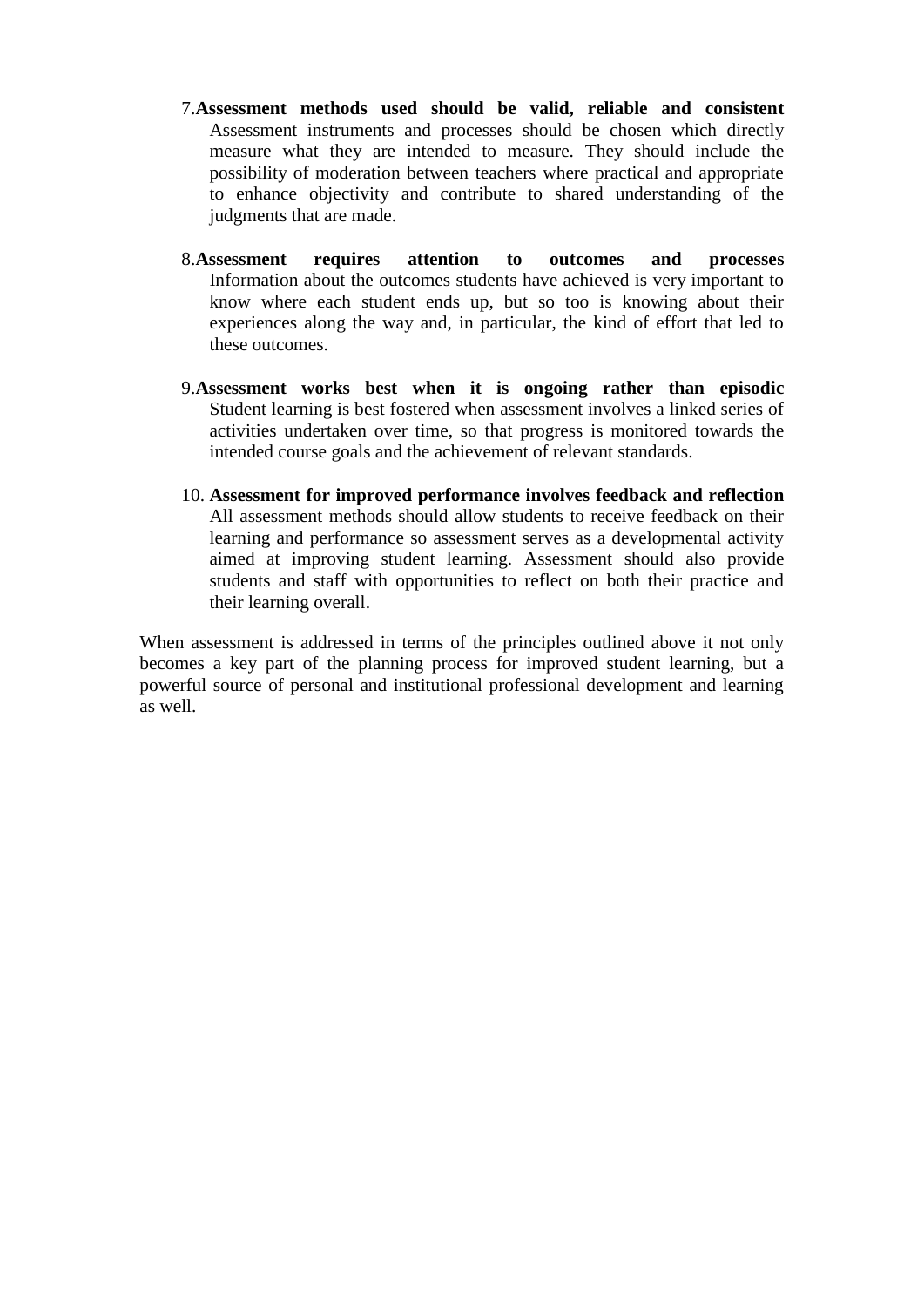#### **APPENDIX TWO**

#### **FORMATIVE, SUMMATIVE AND AUTHENTIC ASSESSMENT**

The assessment strategy required by the Victorian Essential Learning Standards is a combination of authentic, summative and formative assessment to encompass the integration of knowledge, skills and behaviours. Central to this will be an observation of students' development and the collection of anecdotal evidence in an ongoing process which will indicate the kinds of strategies that teachers and students need to apply to improve learning during the course of a unit.

# **FORMATIVE ASSESSMENT**

Formative assessments are the assessment tasks or exercises which occur during the teaching activities and are continuous. The student's performances on these tasks are used by the teacher to make decisions about where the teaching needs to go next in order to assist that student's learning. It is part of the teaching cycle and not part of grading.

### **SUMMATIVE ASSESSMENT**

Summative assessment is the product of 'on-balance' judgment based on an accumulated range of assessment sources to determine what the student has achieved and learnt at the end of a unit or semester. Summative assessment is based upon the accumulated learning that has taken place over a period of time and can also be diagnostic in nature. The unit learning goals and objectives should reflect the nature of learning that takes place in that unit and therefore determine how summative assessment is structured. Conducting summative assessment at the end of a unit enables teachers to ascertain student's development against the unit goals and objectives and to set future directions for learning.

Examples of summative assessment are found within these units when children's progress is recorded against curricular targets and the key objectives covered in that unit.

#### **AUTHENTIC ASSESSMENT**

Authentic assessment is based on the development of a meaningful product, performance or process overtime. Students develop and demonstrate the application of their knowledge and skills in real world situations which promotes and supports the development of deeper levels of understanding. Authentic assessment stems from clear criteria of which students are aware and involved in the development and evaluation of. Students and teachers collect evidence of student development over time in learning journals or portfolios. Criteria are usually expressed in rubrics but can also be based on criteria such as the [Mayer Key Competencies.](about:blank)